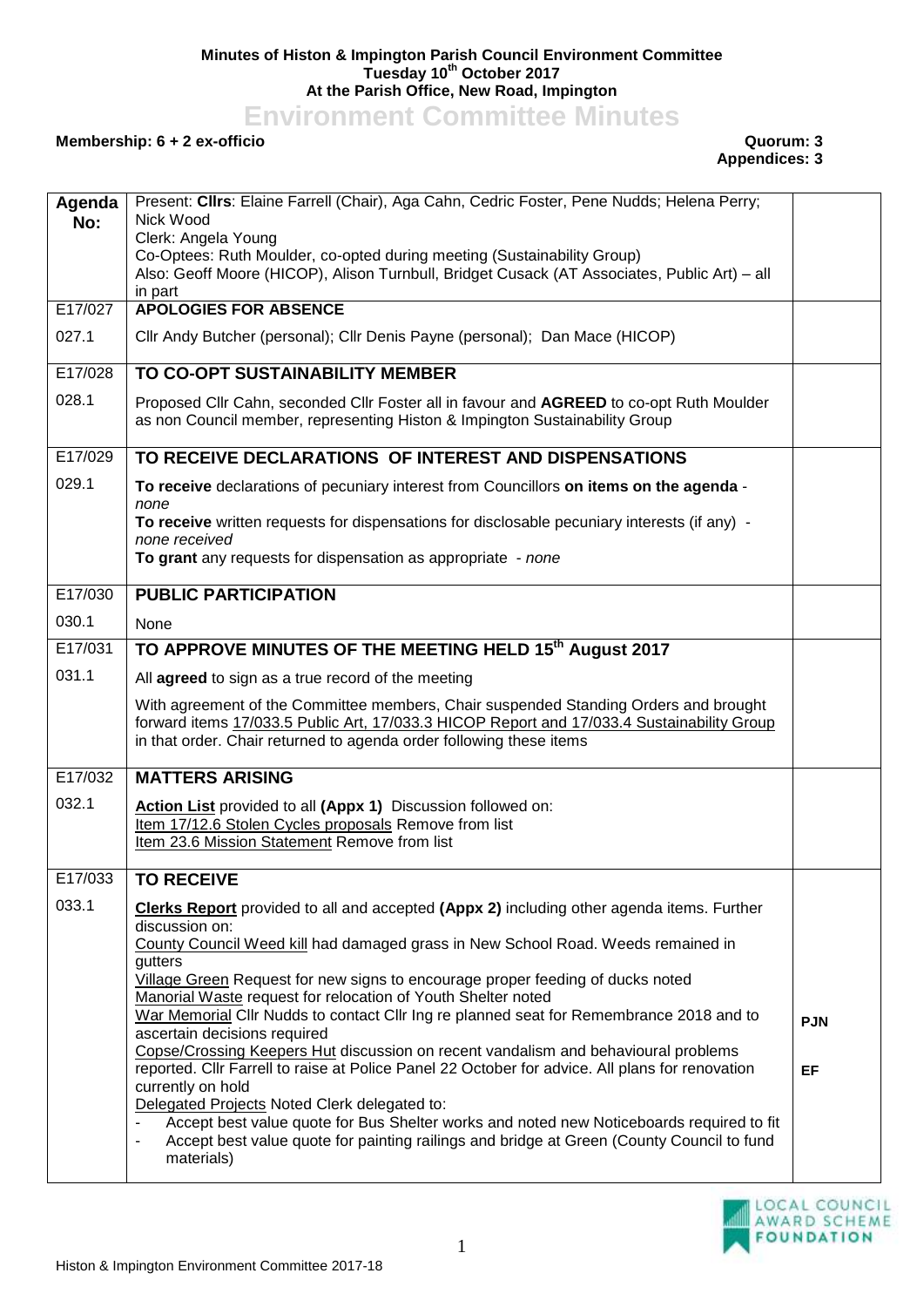| 033.2 | Trees & Allotment Report see (Appx 2) Accepted. Additional report on:                                                                                                       |            |
|-------|-----------------------------------------------------------------------------------------------------------------------------------------------------------------------------|------------|
|       | Tree applications received from SCDC:                                                                                                                                       |            |
|       | 9 Oak Tree Way, Histon - Prue lime, pollard                                                                                                                                 |            |
|       | The Old Vicarage, Church Street, Histon - raise canopy oak, remove deadwood. Also reduce                                                                                    |            |
|       | prunus to previous pruning points and shape, lift lower branches                                                                                                            |            |
|       | Brackendale, Clay Close Lane, Impington - crown reduction crab apples; prunus. Remove                                                                                       |            |
|       | branches silver birch<br>Mallow Cottage, 3a Clay Close Lane, Impington - remove plum tree                                                                                   |            |
|       | 16 Station Road, Histon - prune apple; reduce hard to generate growth                                                                                                       |            |
|       | 78 Kay Hitch Way, Histon - pollard ash                                                                                                                                      |            |
|       | Homefield Park, Impington - PC trees, remove self-set sycamore sapling                                                                                                      |            |
|       | 2 The Coppice - fell horse chestnut                                                                                                                                         |            |
|       | Noted tree removal works at The Boot had not been referred to Parish Council. Replacement                                                                                   |            |
|       | trees expected                                                                                                                                                              |            |
|       | Gatehouse Road Allotments noted theft of produce at Gatehouse Road. Flytipping requires                                                                                     |            |
|       | removal; gate lock code to change. Plotholders to be reminded to not leave the gate open                                                                                    | <b>COB</b> |
|       | Glebe Way Allotments Haulageway between plots overgrown; overgrowth from housing. Steve                                                                                     |            |
|       | Gill yet to make agreed improvements to gate between allotments and Burial Ground                                                                                           |            |
| 033.3 | <b>HICOP Report</b> Standing Orders suspended. Geoff Moore on behalf of Dan Mace, updated the<br>Committee on work at the Orchard:                                          |            |
|       | 70 trees now planted, minimal loss experienced                                                                                                                              |            |
|       | Key expenditure period now being met - grants from A14 Improvements and Histon                                                                                              |            |
|       | Feast welcomed, and would complete work required on oak information frame                                                                                                   |            |
|       | Work required on improving areas outside ground, including 30sqm area outside of<br>$\overline{\phantom{0}}$                                                                |            |
|       | actual Orchard area (plan provided). Request for Parish Council to consider carrying out                                                                                    |            |
|       | improvements to that particular area. Cllr Nudds outlined discussion held with Dan Mace                                                                                     |            |
|       | on such improvements. Clerk to check lease wording, Geoff Moore will provide                                                                                                |            |
|       | estimated costs for work required and arrange a separate meeting to discuss.                                                                                                |            |
|       | Beehive under consideration                                                                                                                                                 |            |
| 033.4 | <b>Sustainability Group Report RM detailed current projects:</b>                                                                                                            |            |
|       |                                                                                                                                                                             |            |
|       | 4 x pilot wildflower verges - grass cutting collection will take place at the end of the                                                                                    |            |
|       | month by volunteers. The Clerk mentioned that one of the pilot verges had been cut                                                                                          |            |
|       | before he had arrived. Ruth will mention this to group leader Katharine Holliday<br>Repair Cafe - last one occurred 30th September, well attended and is now self financing |            |
|       | with regard to costs but the group would appreciate being covered by the Parish Council                                                                                     |            |
|       | insurance policy with regard to an event, if possible                                                                                                                       |            |
|       | A new group called HI Sustainability Group Alliance comprising of approximately 10                                                                                          |            |
|       | people and comprising the Parish Council members (ClIrs Farrell, Jenkins and Butcher),                                                                                      |            |
|       | members of the Sustainability Group and members of the public. The group is focusing                                                                                        |            |
|       | on three initiatives                                                                                                                                                        |            |
|       |                                                                                                                                                                             |            |
|       | Village car sharing scheme for commuters - to hopefully inspire neighbouring villages<br>1.                                                                                 |            |
|       | to be involved towards reducing rat run traffic through our community. The new                                                                                              |            |
|       | Chair, David Legge as leader of the Highways Committee has been contacted for input.                                                                                        |            |
|       | Energy initiatives such as communal solar power initiatives (led by Pippa Heylings of<br>2.                                                                                 |            |
|       | Talking Transformation)                                                                                                                                                     |            |
|       | Hosting a local villages Sustainability workshop/conference/get together at the<br>3.<br>village Recreation Centre. This may occur in 2018 and already has the support of   |            |
|       | SCDC.                                                                                                                                                                       |            |
|       |                                                                                                                                                                             |            |
|       | A film season comprising of inspiring films for community involvement. Our village will<br>$\overline{\phantom{a}}$                                                         |            |
|       | host the first event featuring the film Demain on 10th February 2018. Helena Perry then                                                                                     |            |
|       | provided further information on the event regarding participating groups etc.                                                                                               |            |
|       | The community allotment group is thriving and currently has about 15 active                                                                                                 |            |
|       | members. Councillor Nudds (PC Allotment Officer) praised the group's efforts. They will                                                                                     |            |
|       | be holding a pot luck Halloween event on 29th October 2017 for group members.                                                                                               |            |
|       | Councillor Nudds is also invited to attend. The group has been very fortunate in the year                                                                                   |            |
|       | to be the recipient of several grants from government bodies and village groups such as                                                                                     |            |
|       | the Feast Committee. This has allowed the group to expand their activities and a large,                                                                                     |            |
|       | new fruit net has been installed, Ruth invited group members to visit the allotment.                                                                                        |            |
|       |                                                                                                                                                                             |            |

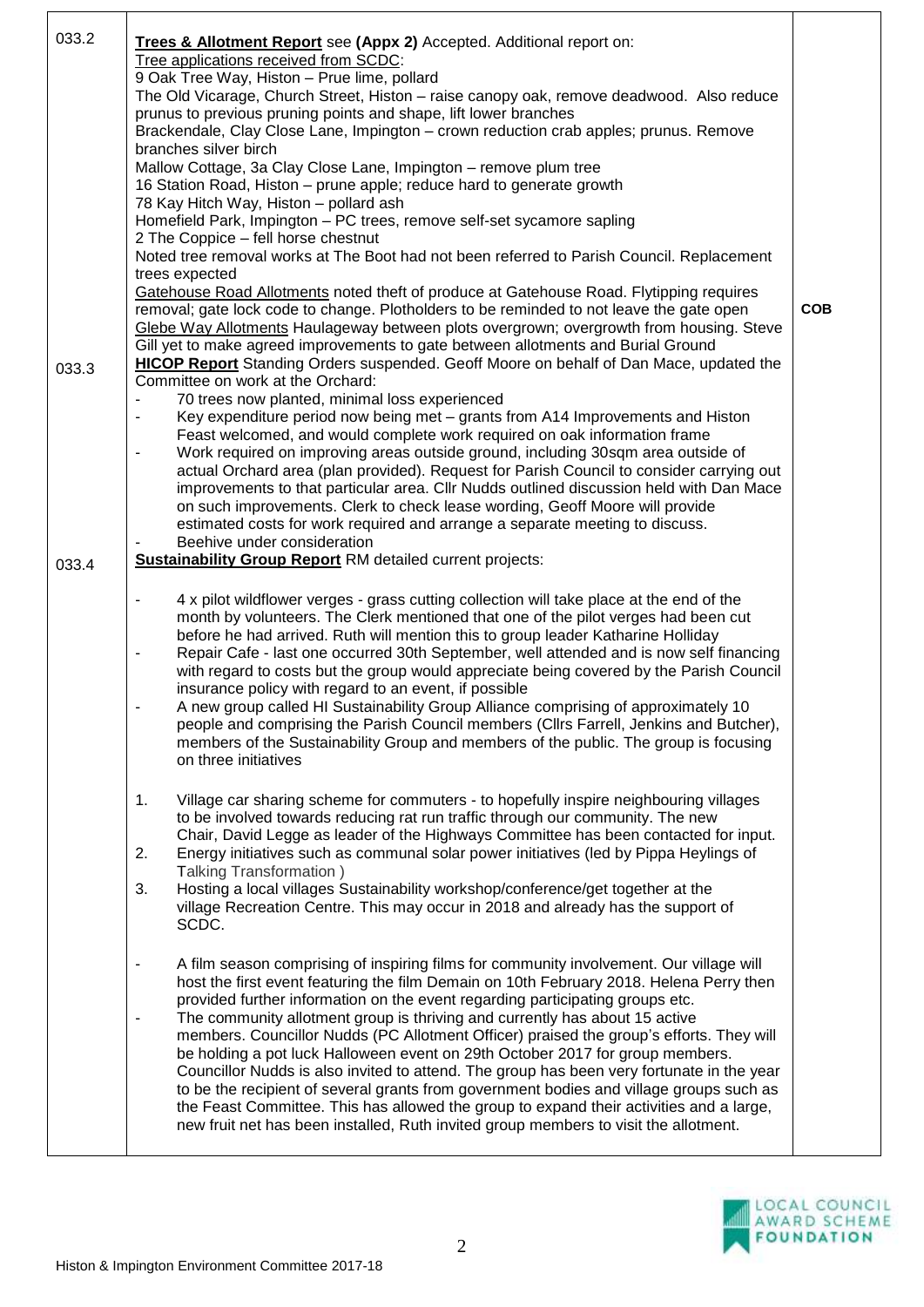|                | Other information:                                                                                                                                                                                                                                                                                                                                                                                                                                                                                                                                                                                                                                                                                                                                                                                                                                                                                                                                                                                                                                                                                                                                                                                                                      |                                |
|----------------|-----------------------------------------------------------------------------------------------------------------------------------------------------------------------------------------------------------------------------------------------------------------------------------------------------------------------------------------------------------------------------------------------------------------------------------------------------------------------------------------------------------------------------------------------------------------------------------------------------------------------------------------------------------------------------------------------------------------------------------------------------------------------------------------------------------------------------------------------------------------------------------------------------------------------------------------------------------------------------------------------------------------------------------------------------------------------------------------------------------------------------------------------------------------------------------------------------------------------------------------|--------------------------------|
|                | Ruth mentioned to Cllr Foster, he is welcome to invite the group removing weeds on<br>village paths, gutters etc into the Sustainability Group as this activity reduces the<br>amount of pesticides and other chemicals in the environment and would therefore fall<br>within the remit of sustainability. The Sustainability Group could promote future activities<br>and generally assist increasing the number of volunteers. Cllr Foster replied that he<br>would consult with group members and respond to this invite.<br>Ruth was informed that Cllr Perry will be the PC representative for the Sustainability<br>Group. Speaking for the group, Ruth endorsed this appointment and would welcome any<br>ideas or input from Councillor Perry.                                                                                                                                                                                                                                                                                                                                                                                                                                                                                  |                                |
|                | To agree financial support for proposed Sustainability Group Future Film Season project in<br>2018, being the Sustainability Budget total for 2017-18. See pages 3-4 Clerks Report (Appx 2)<br>Helena Perry and Ruth Moulder declared interested as group members, and after answering<br>questions on the proposals, left the meeting. Proposed Cllr Farrell, seconded Cllr Wood all in<br>favour and AGREED to part fund by £100 being the total Sustainability Group budget set for<br>2017-18. Cllr Perry returned to the meeting, Ruth Moulder left meeting.                                                                                                                                                                                                                                                                                                                                                                                                                                                                                                                                                                                                                                                                       |                                |
| 033.5          | Public Art Group Working Party Standing Orders suspended. Alison Turnbull and Bridget<br>Cusack reported on progress with engagement activities and consultations. (Pages 5 - 7<br>Clerks Report Appx 2). Conclusions largely support findings in 2014 Public Art questionnaire.<br>AT Associates will now put a call out for artists willing to work with the group, to be shortlisted<br>by asking the wider community. AT Associates were reminded of the Public Art Statement<br>produced by the Parish Council and alerted to a fresh appetite for improvement to the High<br>Street and the Crossing Keepers Hut areas. Alison Turnbull and Bridget Cusack left meeting<br>and would feedback to a Public Art Working Party meeting to be called early December.<br>Other projects to be updated at next Public Art Working Party.                                                                                                                                                                                                                                                                                                                                                                                                |                                |
| E17/034        | <b>OTHER MATTERS</b>                                                                                                                                                                                                                                                                                                                                                                                                                                                                                                                                                                                                                                                                                                                                                                                                                                                                                                                                                                                                                                                                                                                                                                                                                    |                                |
| 034.1<br>034.2 | To Note Budget vs Spend to end September 2017 (Appx 3) half year position noted<br>To Agree Grass Cutting Tender Document 2018-2021 (4 year contract) All AGREED to<br>delegate to Clerk working with Cllr Nudds                                                                                                                                                                                                                                                                                                                                                                                                                                                                                                                                                                                                                                                                                                                                                                                                                                                                                                                                                                                                                        | <b>PJN/Clerk</b>               |
| 034.3          | To Agree purchase of:                                                                                                                                                                                                                                                                                                                                                                                                                                                                                                                                                                                                                                                                                                                                                                                                                                                                                                                                                                                                                                                                                                                                                                                                                   |                                |
| 034.4          | Additional Christmas Lights for 2017 within the budget - Revenue and Capital Budgets noted.<br>Pending progress on electricity supply, delegated to Clerk and Cllr Nudds to order appropriate<br>lights for The Copse area, within appropriate budget. No new lights for Green unless<br>replacement required. Campbell Ross-Bain at County Council to be contacted by Cllr Nudds<br>regarding permission for access to existing box.<br>Daffodil bulbs for planting Autumn 2017 cost of up to £100 - Noting budget of £200, AGREED<br>to spend half on daffodil/crocus bulbs, and remainder on a high specification planter for The<br>Green, exceptionally priced by Cottenham Sawmills at £60 plus any costs for plants. Planter to<br>be used to highlight appetite from High Street and Beyond Task & Finish forum for planters as<br>reported by Cllr Perry, and other "greening" along the High Street. All AGREED a workshop<br>was required to look at a Management Plan for all Parish Council owned areas, date<br>suggested 18 <sup>th</sup> January 2018<br>To Accept quotes received, to include:<br><b>Homefield Park</b><br>Footpath: Quote received from J Webster and R Cronin. Proposed Cllr Farrell, seconded<br>a) | <b>PJN/Clerk</b>               |
|                | Cllr Foster all in favour, AGREED to accept quote from J Webster in sum of £1,560.<br>Confirmation to be of finish with a camber to prevent ponding (especially for wheelchair                                                                                                                                                                                                                                                                                                                                                                                                                                                                                                                                                                                                                                                                                                                                                                                                                                                                                                                                                                                                                                                          |                                |
|                | users)<br>Glaze Pavilion: Planning application due to be received through Parish Council to<br>b)<br>facilitate discount. Invoice expected from Structural Engineer (Public Art fund)<br>Estate Railings: 3 quotes received, to be refreshed. Transco to be contacted prior to<br>C)<br>commencement of work. Delegate to Clerk working with Cllr Nudds to proceed. Note site<br>has to be cleared and footpath closures instigated prior to work commencing<br>Crossing Keepers Hut Electricity. Quotes requested from local electricians. Mr Smith to meet<br>on site                                                                                                                                                                                                                                                                                                                                                                                                                                                                                                                                                                                                                                                                 | <b>PJN/Clerk</b>               |
| 034.5          | To Accept quote for Roses replacement at War Memorial and delegate Quotes to be<br>reviewed. Delegate to Clerk working with Cllrs Nudds and Farrell, up to total of £2k. Work to<br>be carried out in new year, to be in place for 2018 commemoration. Noted work may be                                                                                                                                                                                                                                                                                                                                                                                                                                                                                                                                                                                                                                                                                                                                                                                                                                                                                                                                                                | <b>PJN/EF/</b><br><b>Clerk</b> |